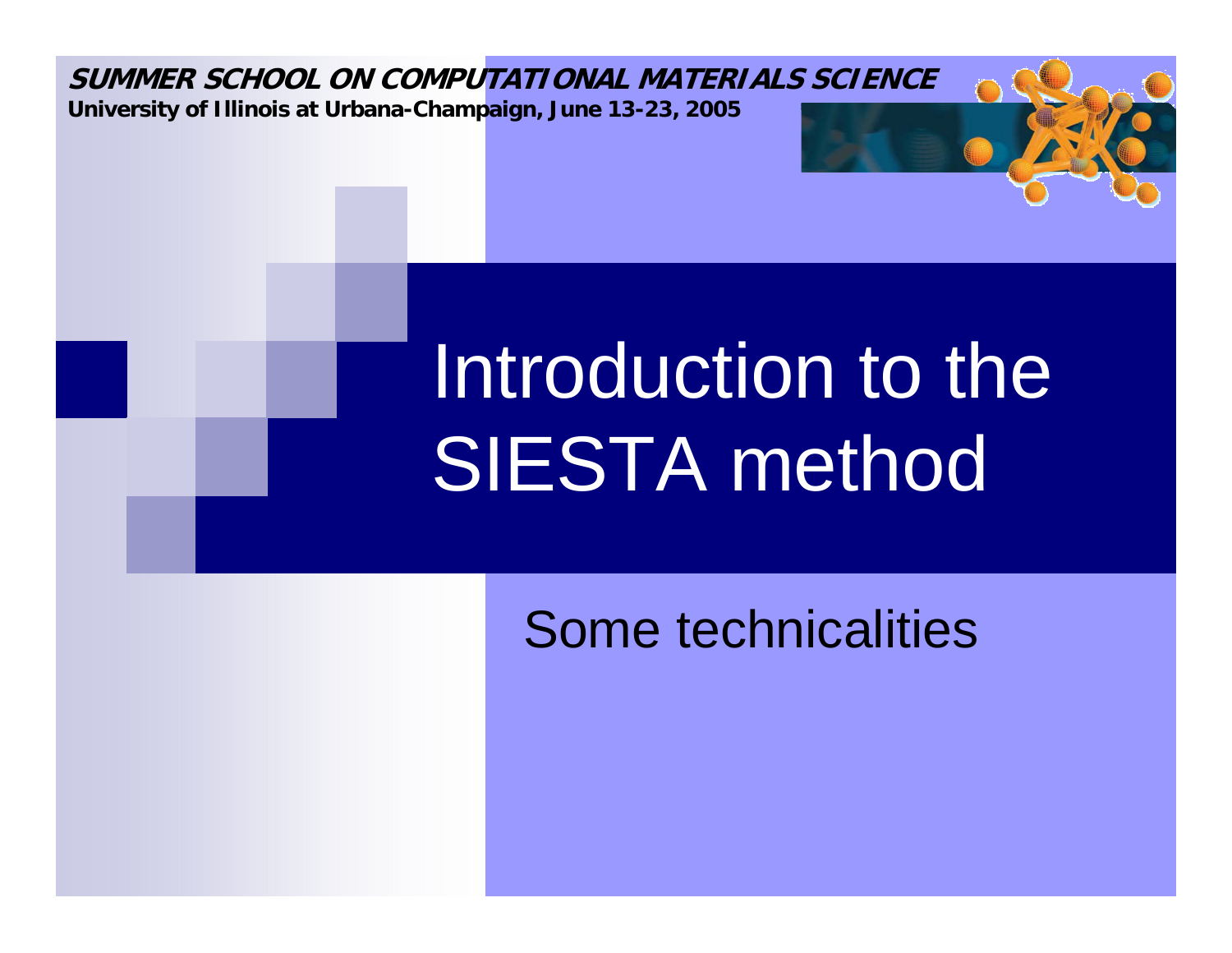#### Linear-scaling DFT based on Numerical Atomic Orbitals (NAOs)

- •Born-Oppenheimer
- •DFT
- •Pseudopotentials
- Numerical atomicorbitals
- Numerical evaluation of matrix elements
- *relaxations, MD, phonons.*
- $\bullet$ *LDA, GGA*
- *norm conserving, factorised.*
- *finite range*

P. Ordejon, E. Artacho & J. M. Soler , Phys. Rev. B 53, R10441 (1996) J. M.Soler et al, J. Phys.: Condens. Matter **14**, 2745 (2002)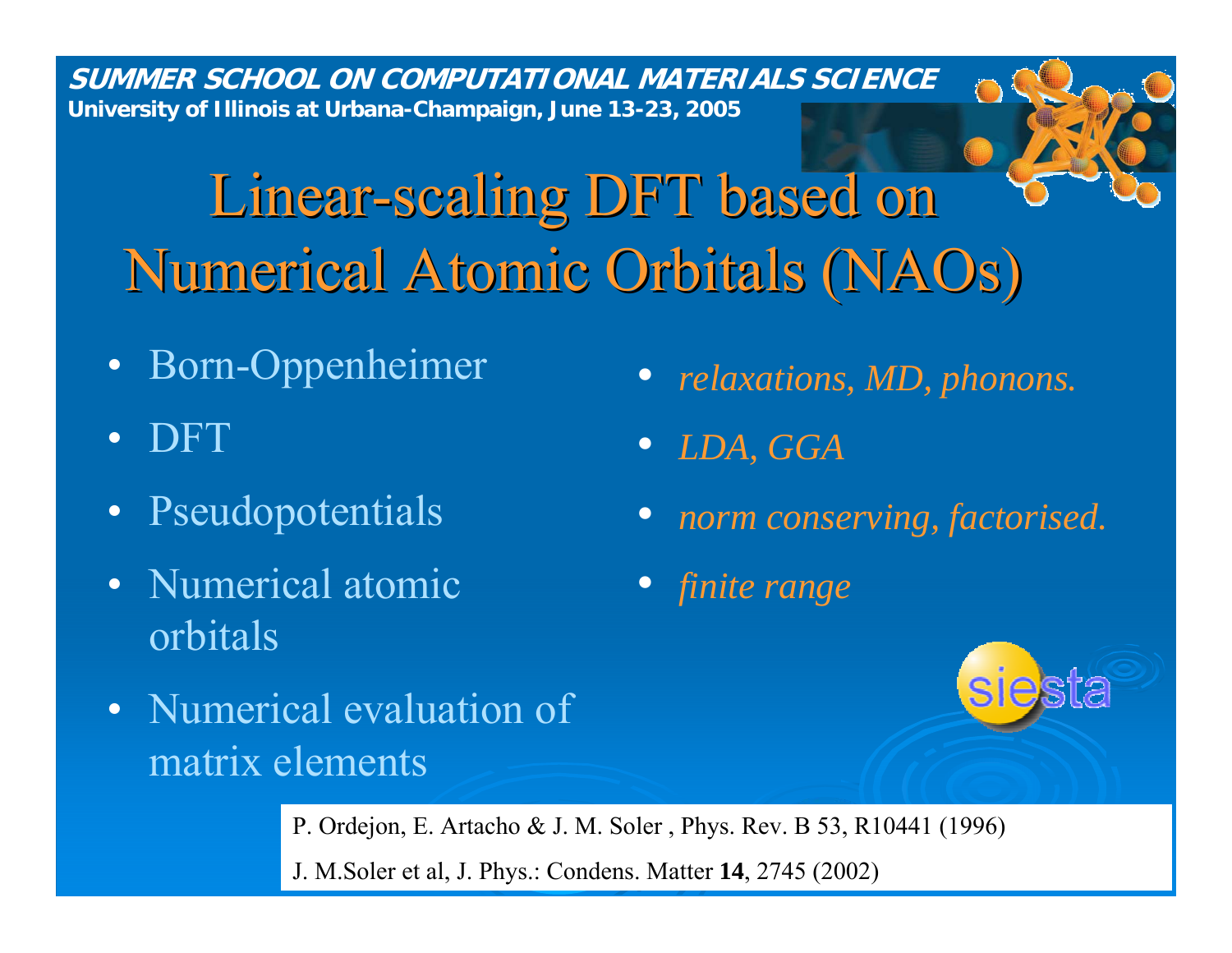**Matrix equations:**  
\n
$$
\psi_n(\vec{r}) \approx \sum_{\mu} C_{\mu n} \phi_{\mu}(\vec{r})
$$
\nExpand in terms of a finite set of known wave-functions\n
$$
\hat{h} \psi_n(\vec{r}) = \varepsilon_n \psi_n(\vec{r}) \longrightarrow \sum_{\mu} C_{\mu n} \hat{h} \phi_{\mu}(\vec{r}) = \varepsilon_n \sum_{\mu} C_{\mu n} \phi_{\mu}(\vec{r})
$$
\nDef. 
$$
h_{\nu\mu} = \int \phi_{\nu}^*(\vec{r}) \hat{h} \phi_{\mu}(\vec{r}) d^3 \vec{r}
$$
\nand 
$$
S_{\nu\mu} = \int \phi_{\nu}^*(\vec{r}) \phi_{\mu}(\vec{r}) d^3 \vec{r}
$$
\n
$$
\sum_{\mu} h_{\nu\mu} C_{\mu n} = \varepsilon_n \sum_{\mu} S_{\nu\mu} C_{\mu n}
$$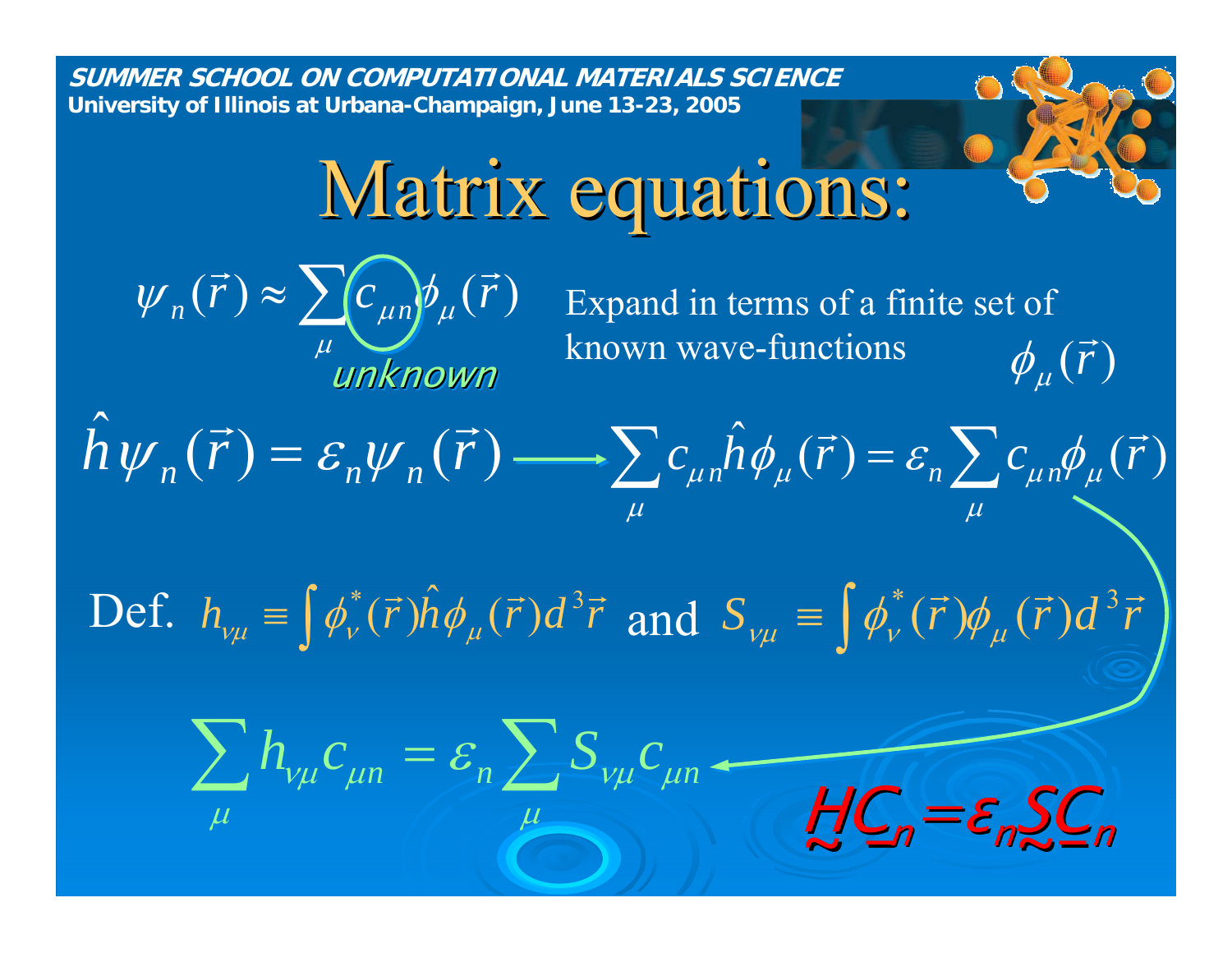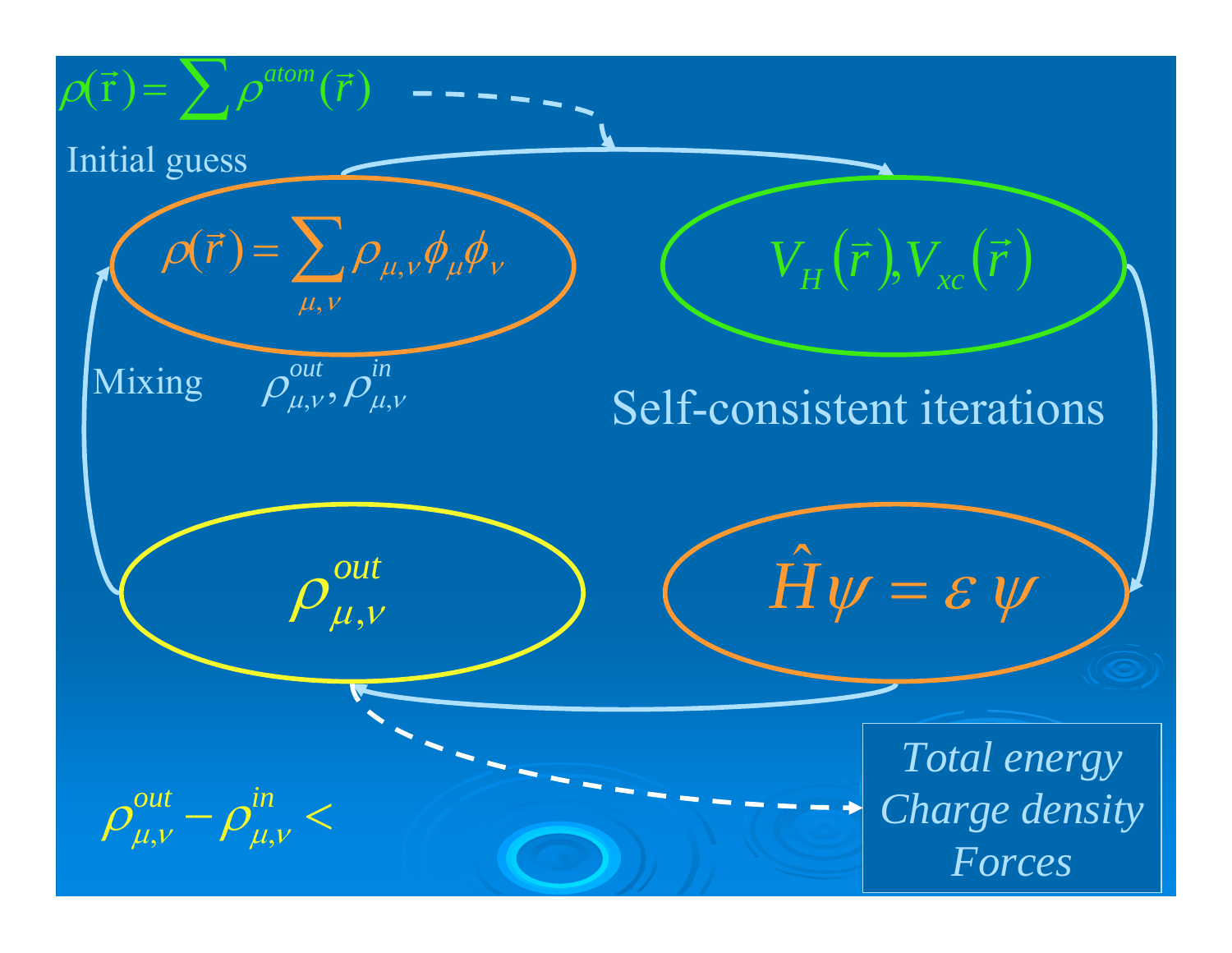# Basis Set: Atomic Orbitals Orbitals





*Strictly localised (zero beyond a cut-off radius)*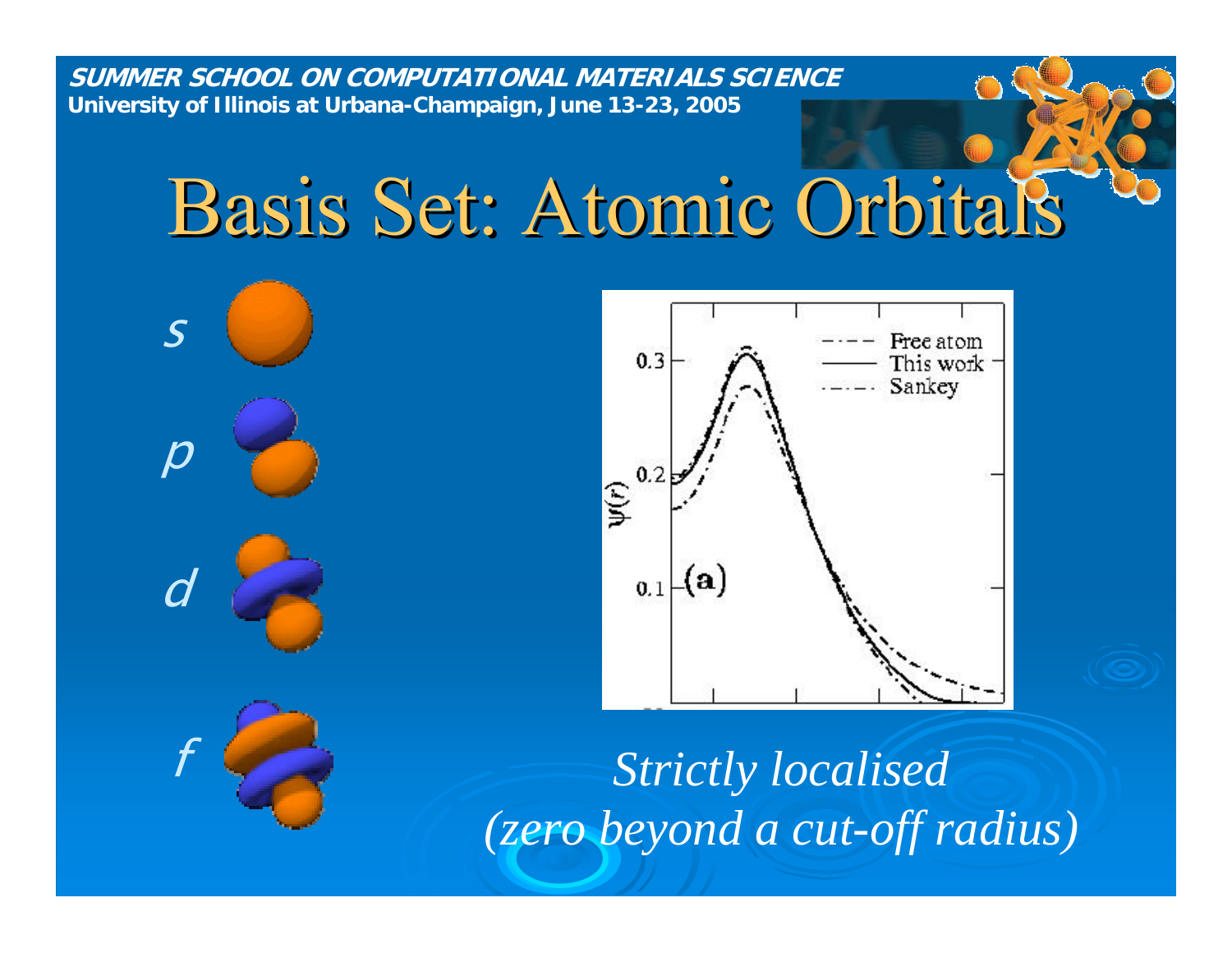# Long-range potentials  $H = T + V_{ion}(r) + V_{nl} + V_{H}(r) + V_{xc}(r)$

 $\delta V_{H}(r) = V_{H}[\rho_{SCF}(r)] - V_{H}[\rho_{atoms}(r)]$  $V_{\textbf{n}\textbf{a}}(\textbf{r}) = V_{\textbf{i}\textbf{on}}(\textbf{r}) + V_{\textbf{H}}[\rho_{\textbf{atoms}}(\textbf{r})]$  Neutral-atom potential

 $\mathbf{H} = \mathbf{T} + \mathbf{V}_{nl} + \mathbf{V}_{na}(\mathbf{r}) + \delta \mathbf{V}_{H}(\mathbf{r}) + \mathbf{V}_{xc}(\mathbf{r})$ 

Two-center mo-center Grid integrals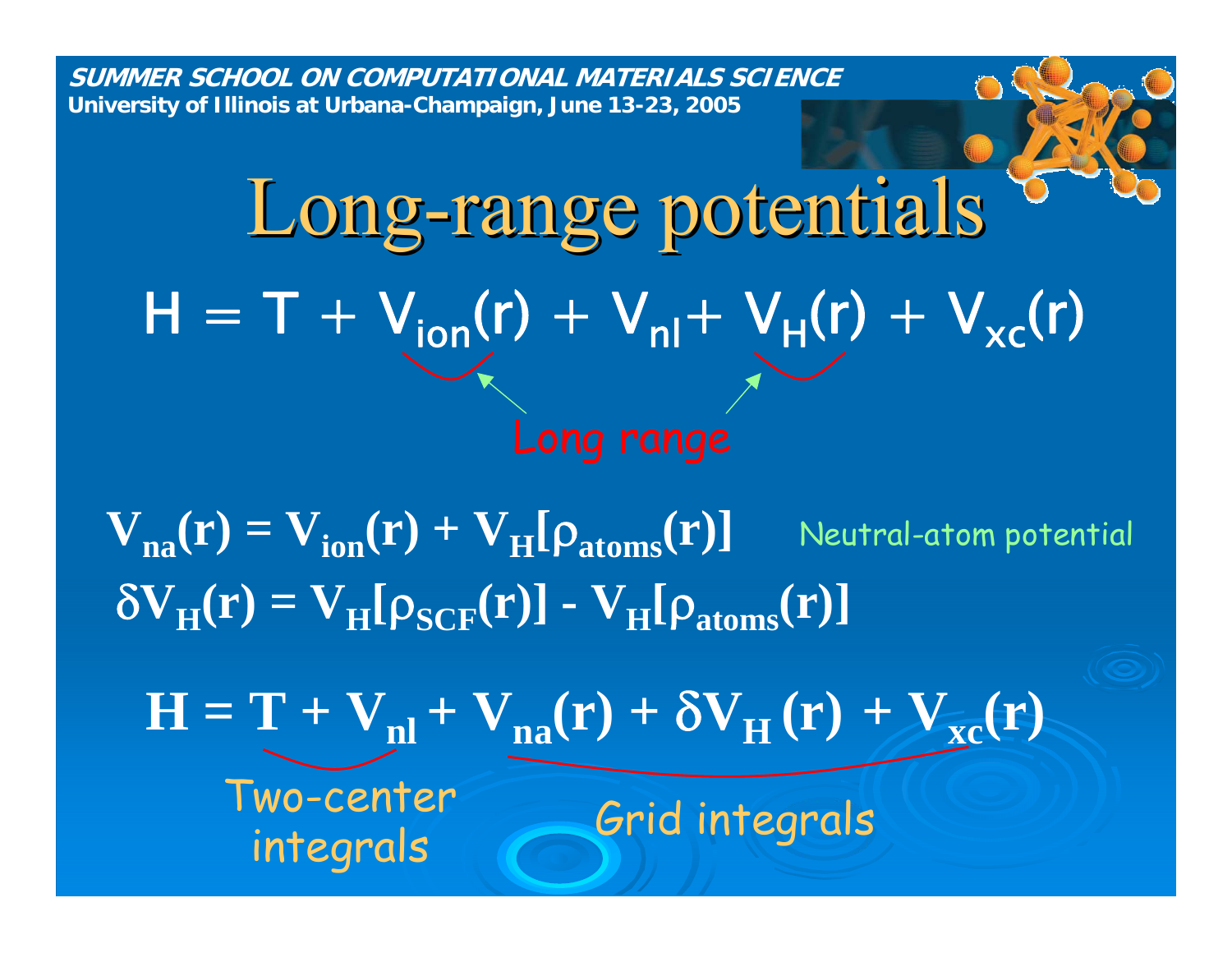## Sparsity



1 with 1 and 2 2 with 1,2,3, and 5 3 with 2,3,4, and 5 4 with 3,4 and 5 5 with 2,3,4, and 5

Basis orbitals *Non-overlap interactions*

 $S_{\mu\nu}$  and  $H_{\mu\nu}$  are sparse

 $\rho_{\mu\nu}$  is not strictly sparse but only a sparse subset is needed

KB pseudopotential projector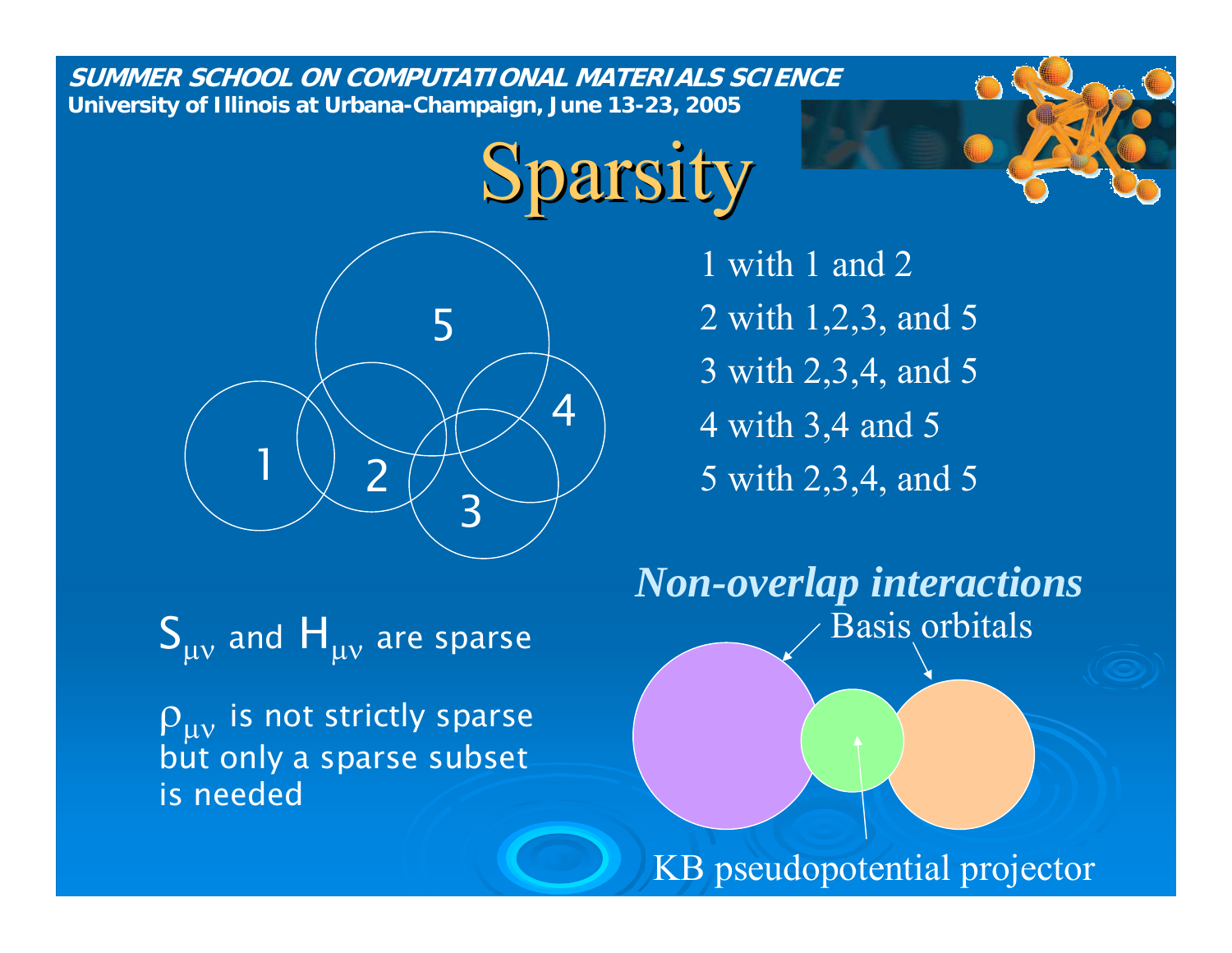> Two-center integrals Convolution theorem  $\mathbf{R} = \phi_1(\mathbf{k}) \phi_2(\mathbf{k}) e^{i\mathbf{k}\mathbf{R}} d\mathbf{k}$  $\bf{k}$ ) =  $\frac{1}{2}$   $\phi(\bf{r}) e^{-i \bf{kr}} d\bf{r}$  $S(\mathbf{R}) \equiv \langle \phi_1 | \phi_2 \rangle = | \phi_1(\mathbf{r}) \phi_2(\mathbf{r} - \mathbf{R}) d\mathbf{r}$  $e^{-i{\bf k}{\bf r}}d$  $S(\mathbf{R}) = \phi_0(\mathbf{k}) \phi_2(\mathbf{k}) e^{i \mathbf{k} \mathbf{R}} d$ *i*  $\mathbf{R}(\mathbf{R}) = |\phi_{1}(\mathbf{k})| \phi_{2}(\mathbf{k})$  $\mathbf{(k)} = \frac{1}{(2\pi)^{2/3}} \int \phi(\mathbf{r})$  $\frac{1}{2/3}$   $\phi$  $\mathcal{J}\!\mathcal{U}$  $|\phi|$ ∫ ∫ ∫ = =  $\equiv \langle \varrho_1 | \varrho_2 \rangle = \pm \varrho_1(\Gamma) \varrho_2(\Gamma -$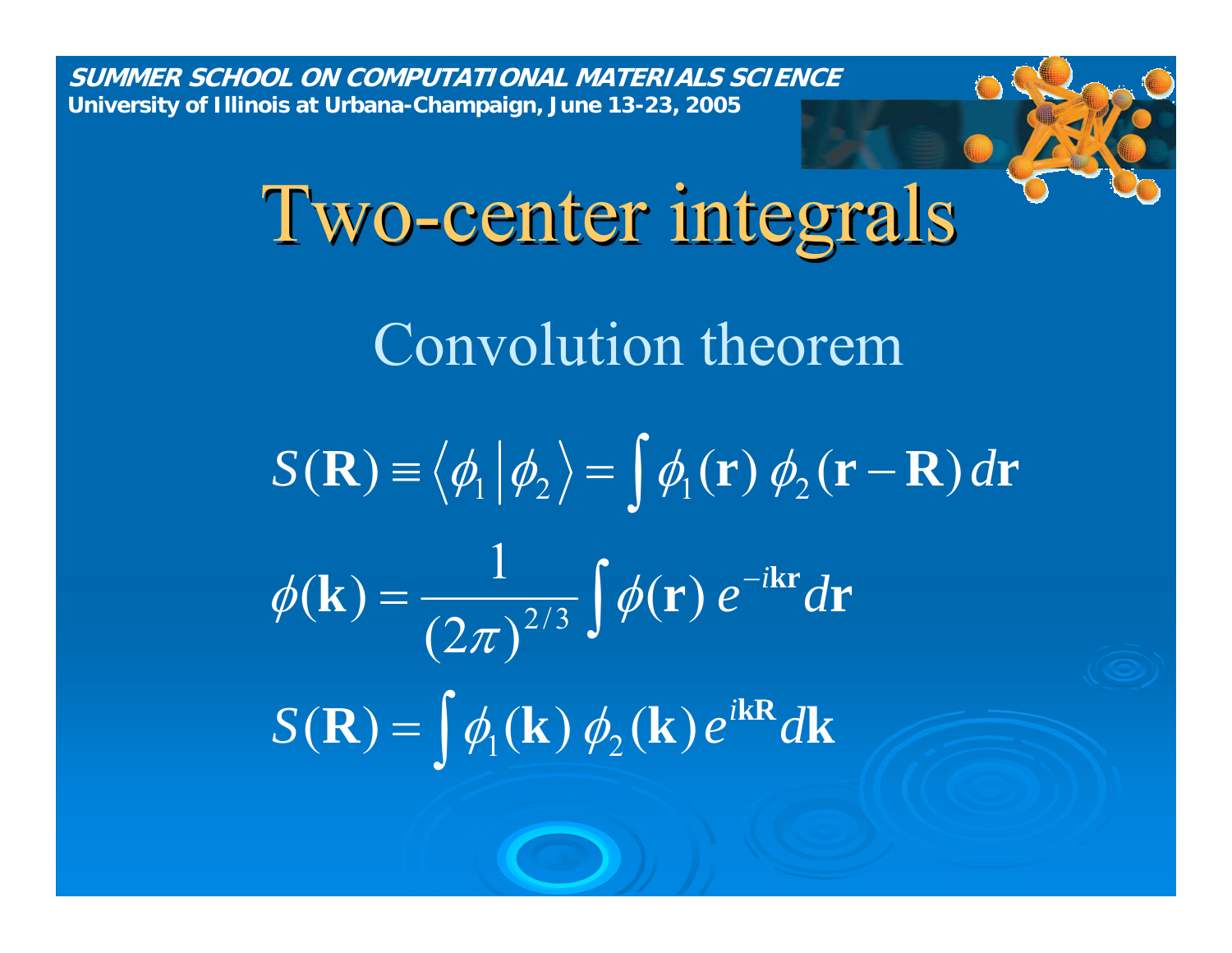Grid work

$$
\psi_i(r) = \sum_{\mu} c_{i\mu} \phi_{\mu}(r)
$$
  
\n
$$
\rho_{\mu\nu} = \sum_{i} c_{i\mu} c_{i\nu}
$$
  
\n
$$
\rho(r) = \sum_{i} \psi_i^2(r) = \sum_{\mu\nu} \rho_{\mu\nu} \phi_{\mu}(r) \phi_{\nu}(r)
$$

 $\delta \rho(r) \rightarrow \delta V_{\rm H}(r)$  $\delta \rho(r) = \rho_{SCF}(r) - \rho_{atoms}(r)$  $\rho(r) \rightarrow V_{xc}(r)$ 



 $H_{\mu\nu} = \langle \varphi_{\mu}(r) | V | \varphi_{\nu}(r) \rangle = \int \varphi_{\mu}(r) V(r) \varphi_{\nu}(r)$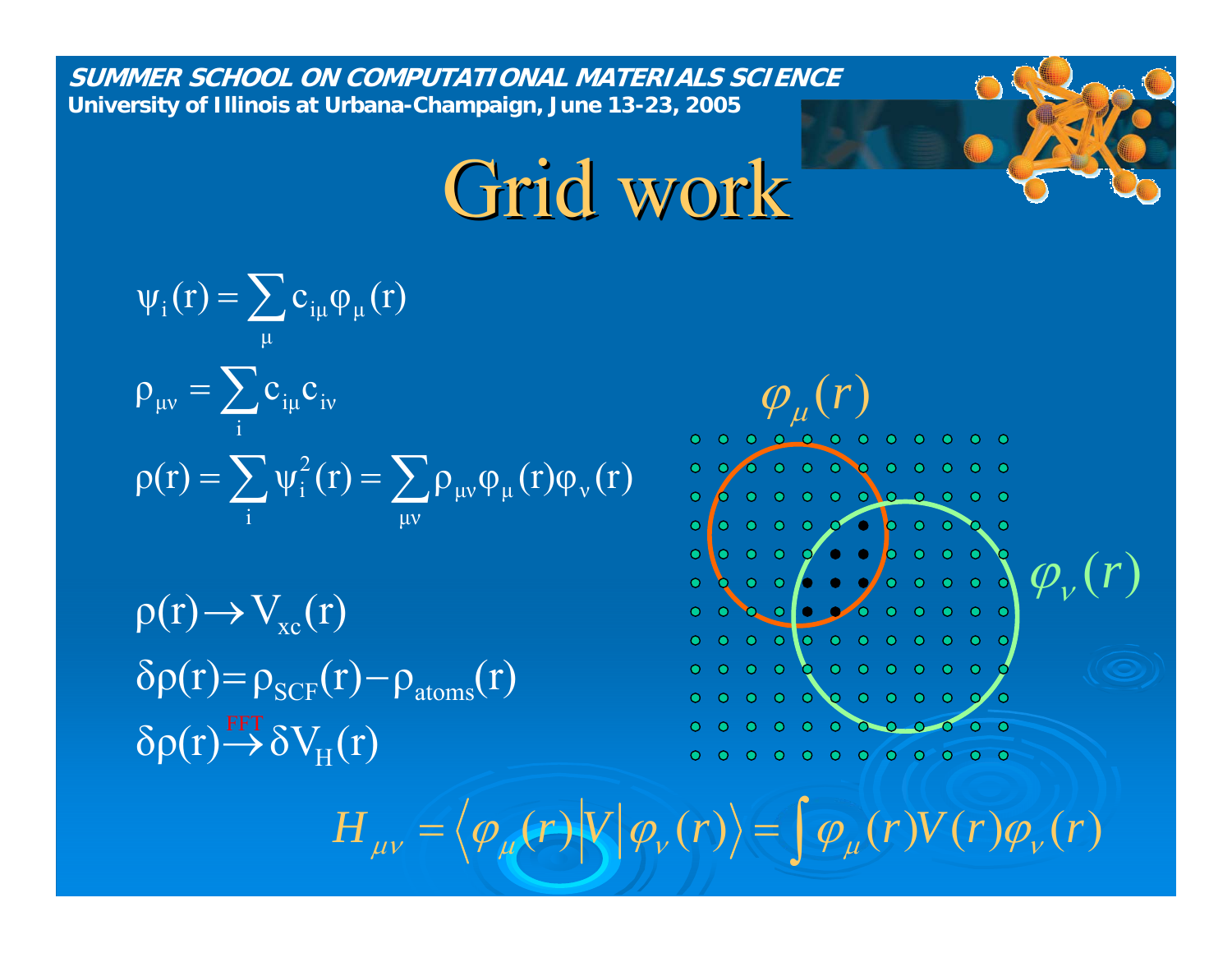

•Affects more to forces than to energy •Grid-cell sampling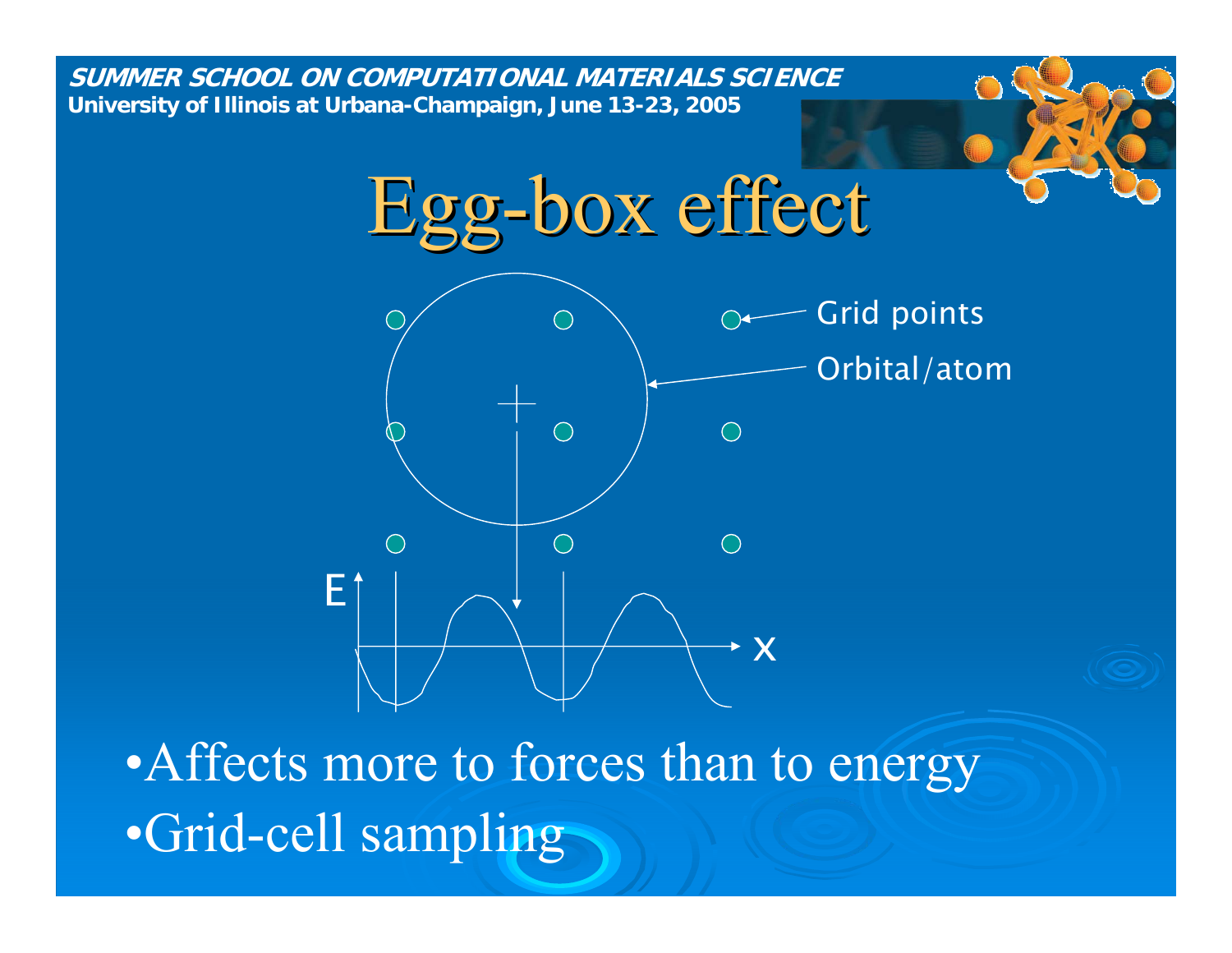### Grid smoothness: *energy cutoff*

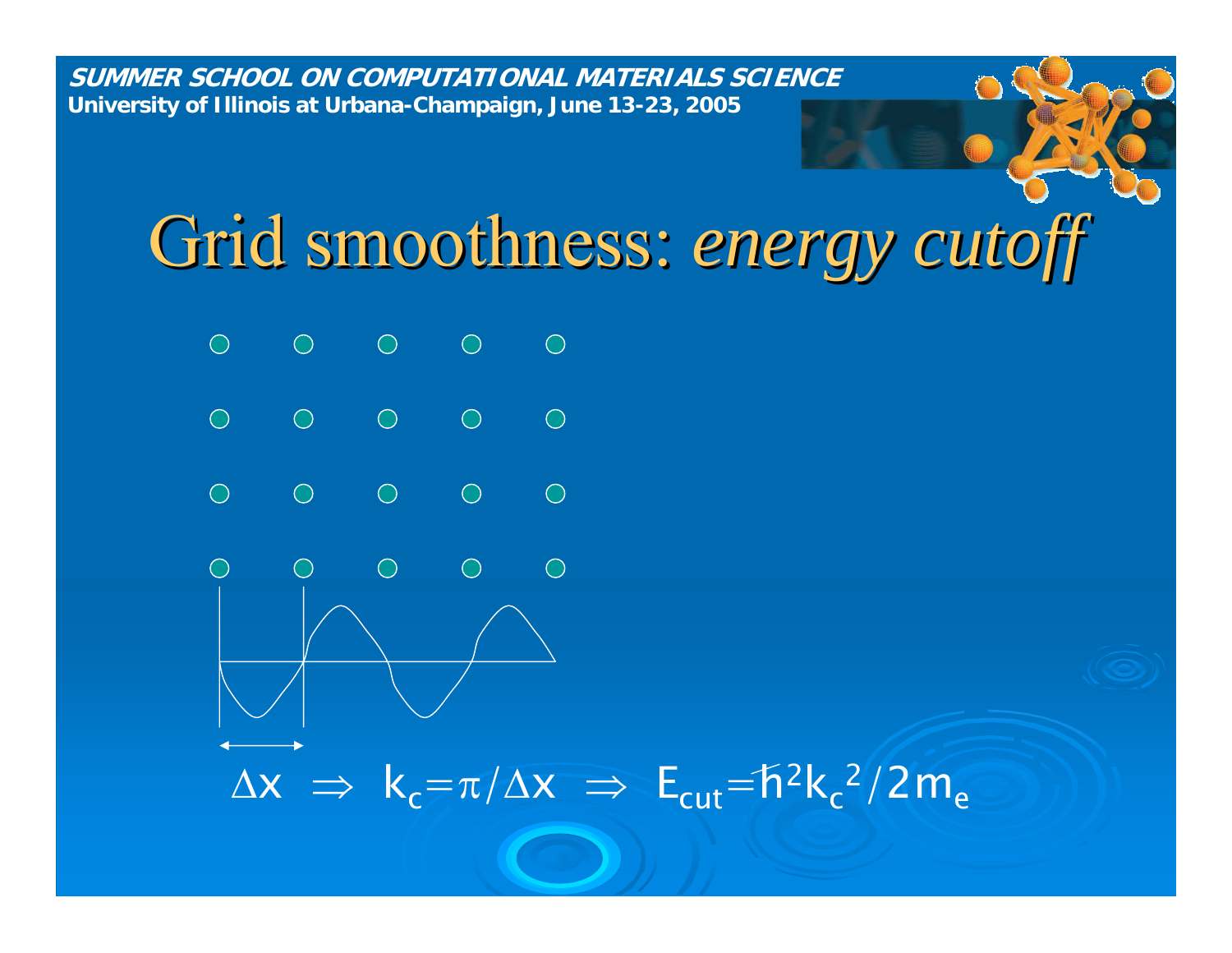#### Grid smoothness: *convergence*



 $E_{\rm{cut}} = (\pi / \Delta x)^2$